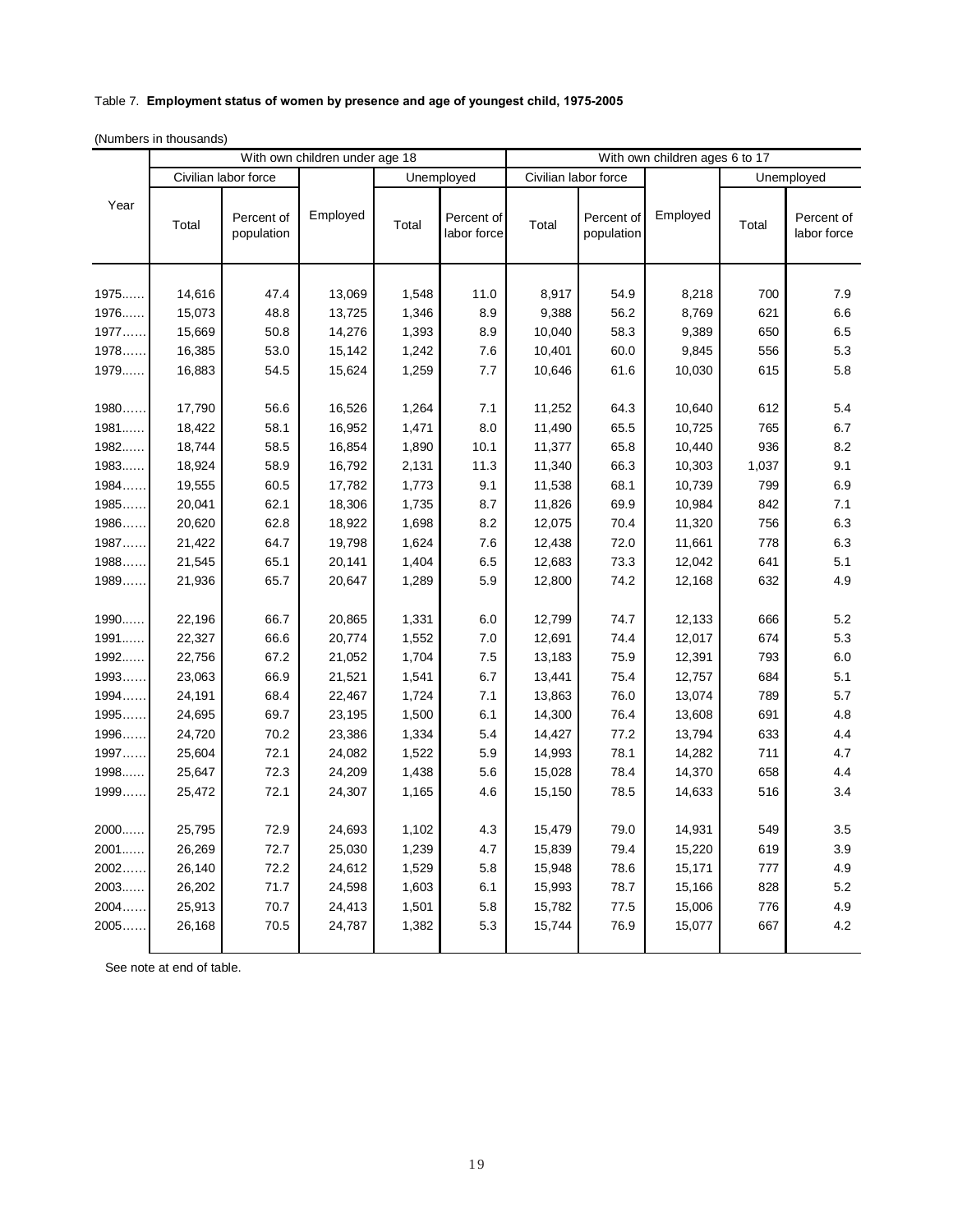## Table 7. **Employment status of women by presence and age of youngest child, 1975-2005—Continued**

|        | With own children under age 6<br>With own children under age 3 |                          |          |            |                           |                      |                          |          |            |                           |
|--------|----------------------------------------------------------------|--------------------------|----------|------------|---------------------------|----------------------|--------------------------|----------|------------|---------------------------|
|        | Civilian labor force                                           |                          |          | Unemployed |                           | Civilian labor force |                          |          | Unemployed |                           |
| Year   | Total                                                          | Percent of<br>population | Employed | Total      | Percent of<br>labor force | Total                | Percent of<br>population | Employed | Total      | Percent of<br>labor force |
| 1975   | 5,699                                                          | 39.0                     | 4,851    | 848        | 14.9                      | 2,824                | 34.3                     | 2,326    | 500        | 17.7                      |
| 1976   | 5,684                                                          | 40.1                     | 4,957    | 727        | 12.8                      | 2,702                | 34.1                     | 2,285    | 418        | 15.5                      |
| 1977   | 5,629                                                          | 41.2                     | 4,887    | 742        | 13.2                      | 2,795                | 35.4                     | 2,371    | 424        | 15.2                      |
| 1978   | 5,983                                                          | 44.0                     | 5,297    | 687        | 11.5                      | 3,179                | 39.4                     | 2,768    | 411        | 12.9                      |
| 1979   | 6,238                                                          | 45.7                     | 5,594    | 644        | 10.3                      | 3,380                | 41.1                     | 2,979    | 401        | 11.9                      |
|        |                                                                |                          |          |            |                           |                      |                          |          |            |                           |
| 1980   | 6,538                                                          | 46.8                     | 5,886    | 652        | 10.0                      | 3,565                | 41.9                     | 3,167    | 398        | 11.2                      |
| 1981   | 6,933                                                          | 48.9                     | 6,227    | 706        | 10.2                      | 3,826                | 44.3                     | 3,380    | 446        | 11.7                      |
| 1982   | 7,367                                                          | 49.9                     | 6,414    | 953        | 12.9                      | 4,133                | 45.6                     | 3,542    | 591        | 14.3                      |
| 1983   | 7,583                                                          | 50.5                     | 6,489    | 1,094      | 14.4                      | 4,233                | 46.0                     | 3,551    | 682        | 16.1                      |
| 1984   | 8,017                                                          | 52.1                     | 7,043    | 974        | 12.1                      | 4,401                | 47.6                     | 3,839    | 562        | 12.8                      |
| 1985   | 8,215                                                          | 53.5                     | 7,322    | 893        | 10.9                      | 4,601                | 49.5                     | 4,089    | 513        | 11.1                      |
| 1986   | 8,545                                                          | 54.4                     | 7,602    | 943        | 11.0                      | 4,786                | 50.8                     | 4,227    | 559        | 11.7                      |
| 1987   | 8,983                                                          | 56.7                     | 8,137    | 846        | 9.4                       | 5,064                | 52.9                     | 4,570    | 494        | 9.8                       |
| 1988   | 8,862                                                          | 56.1                     | 8,099    | 763        | 8.6                       | 4,947                | 52.4                     | 4,477    | 470        | 9.5                       |
| 1989   | 9,136                                                          | 56.7                     | 8,478    | 657        | 7.2                       | 5,053                | 52.4                     | 4,671    | 381        | 7.5                       |
|        |                                                                |                          |          |            |                           |                      |                          |          |            |                           |
| 1990   | 9,397                                                          | 58.2                     | 8,732    | 664        | 7.1                       | 5,216                | 53.6                     | 4,823    | 393        | 7.5                       |
| 1991   | 9,636                                                          | 58.4                     | 8,758    | 878        | 9.1                       | 5,417                | 54.5                     | 4,868    | 550        | 10.1                      |
| 1992   | 9,573                                                          | 58.0                     | 8,662    | 911        | 9.5                       | 5,329                | 54.5                     | 4,776    | 553        | 10.4                      |
| 1993   | 9,621                                                          | 57.9                     | 8,764    | 857        | 8.9                       | 5,349                | 53.9                     | 4,857    | 492        | 9.2                       |
| 1994   | 10,328                                                         | 60.3                     | 9,394    | 935        | 9.0                       | 5,724                | 57.1                     | 5,165    | 559        | 9.8                       |
| 1995   | 10,395                                                         | 62.3                     | 9,587    | 809        | 7.8                       | 5,650                | 58.7                     | 5,172    | 478        | 8.5                       |
| 1996   | 10,293                                                         | 62.3                     | 9,592    | 701        | 6.8                       | 5,619                | 59.0                     | 5,222    | 397        | 7.1                       |
| 1997   | 10,610                                                         | 65.0                     | 9,800    | 810        | 7.6                       | 5,839                | 61.8                     | 5,366    | 473        | 8.1                       |
| 1998   | 10,619                                                         | 65.2                     | 9,839    | 780        | 7.3                       | 5,882                | 62.2                     | 5,454    | 428        | 7.3                       |
| 1999   | 10,322                                                         | 64.4                     | 9,674    | 648        | 6.3                       | 5,645                | 60.7                     | 5,285    | 359        | 6.4                       |
|        |                                                                |                          |          |            |                           |                      |                          |          |            |                           |
| $2000$ | 10,316                                                         | 65.3                     | 9,763    | 553        | 5.4                       | 5,670                | 61.0                     | 5,350    | 320        | 5.6                       |
| 2001   | 10,430                                                         | 64.4                     | 9,810    | 620        | 5.9                       | 5,743                | 60.7                     | 5,350    | 393        | 6.8                       |
| 2002   | 10,193                                                         | 64.1                     | 9,441    | 752        | 7.4                       | 5,600                | 60.5                     | 5,160    | 440        | 7.9                       |
| 2003   | 10,209                                                         | 62.9                     | 9,433    | 776        | 7.6                       | 5,568                | 58.7                     | 5,112    | 456        | 8.2                       |
| 2004   | 10,131                                                         | 62.2                     | 9,407    | 724        | 7.1                       | 5,401                | 57.3                     | 4,983    | 417        | 7.7                       |
| 2005   | 10,424                                                         | 62.6                     | 9,709    | 715        | 6.9                       | 5,744                | 59.0                     | 5,339    | 405        | 7.1                       |
|        |                                                                |                          |          |            |                           |                      |                          |          |            |                           |

See note at end of table.